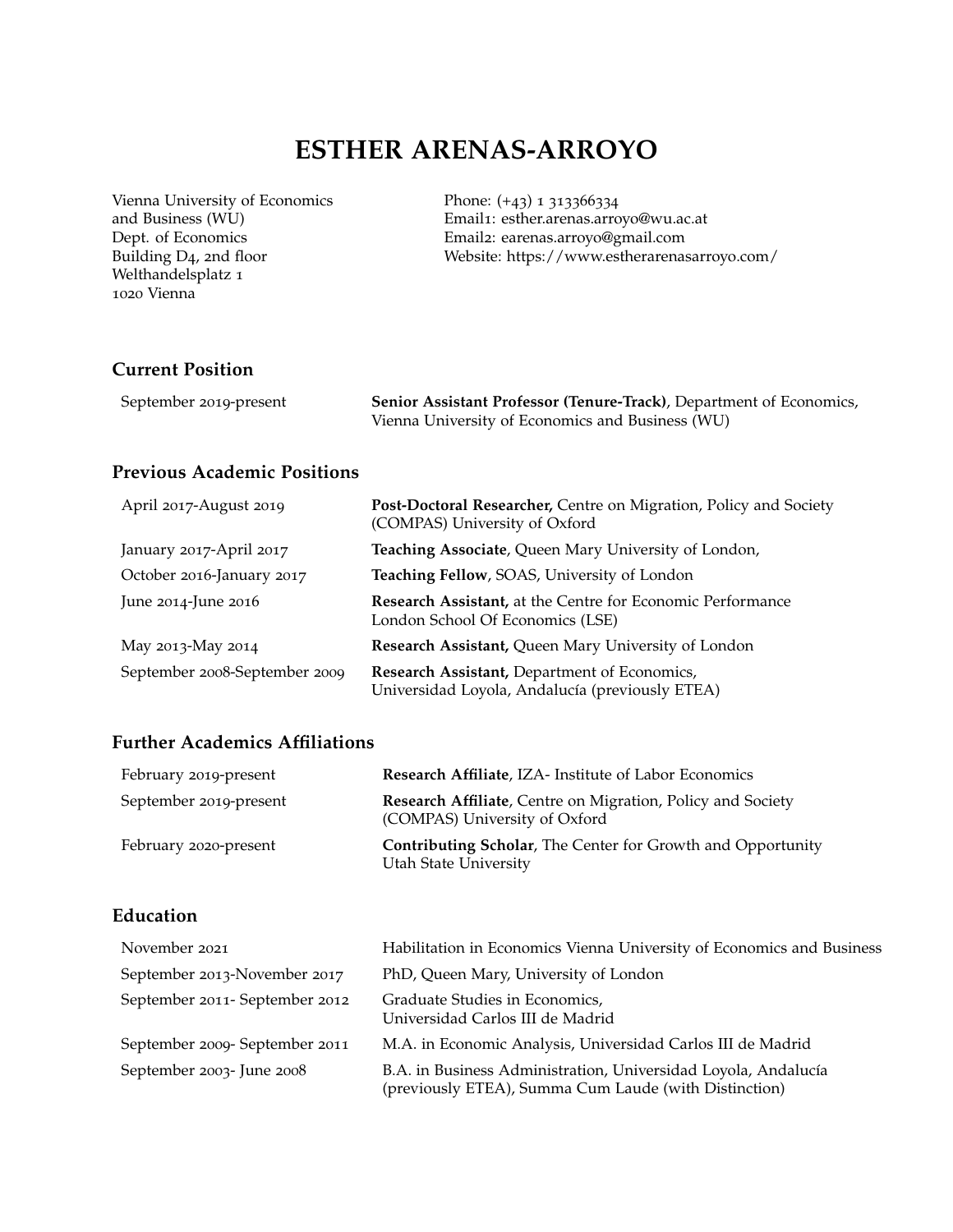# **Research Fields**

Applied Microeconometrics with focus on Migration, Labor and Crime

#### **Research**

#### *Publications in Peer-Reviewed Journals*

U.S. Immigration Policy and Immigrant Fertility, with Catalina Amuedo-Dorantes, **Journal of Economic Behaviour and Organization**, Volume 189, September 2021, Pages 274-297

Immigration Enforcement and the Hiring of Low Skilled Labor, with Catalina Amuedo-Dorantes and Bernhard Schmidpeter, **American Economic Association Papers and Proceedings**, Vol.111, May 2021

Police Trust and Domestic Violence: Evidence from VAWA Self-Petitions, with Catalina Amuedo-Dorantes, **Journal of Economic Geographic**, 2021

– Media Covered in [Brookings,](https://www.brookings.edu/opinions/outdated-immigration-laws-increase-violence-toward-women/) [Real Clear Markets](https://www.realclearmarkets.com/articles/2019/05/30/more_violence_against_women_is_the_result_of_outdated_immigration_laws_103759.html) [The Washington Post,](https://www.washingtonpost.com/gdpr-consent/?next_url=https%3a%2f%2fwww.washingtonpost.com%2fpolitics%2f2021%2f02%2f05%2fwhen-local-police-cooperate-with-ice-latino-communities-under-report-crime-heres-data%2f) [Border Criminologies](https://www.law.ox.ac.uk/research-subject-groups/centre-criminology/centreborder-criminologies/blog/2021/07/immigration)

Intimate Partner Violence under Forced Coexistence and Economic Stress: Evidence from the COVID-19 Pandemic, with Daniel Fernandez Kranz and Natalia Nollenberger, **Journal of Public Economics**, Volume 194, February 2021, 104350 DOI: https://doi.org/10.1016/j.jpubeco.2020.104350

– Media Covered in [Nada es Gratis](https://nadaesgratis.es/admin/la-violencia-domestica-durante-el-confinamiento-en-espana-resultados-de-una-encuesta-online)

Is Immigration Enforcement Shaping Immigrant Marriage Patterns?, with Catalina Amuedo-Dorantes and Chunbei Wang, **Journal of Public Economics**, vol.190, October 2020. DOI: https://doi.org/10.1016/j.jpubeco.2020.104242

Labor Market Impacts of Granting Access to Driving Licenses to Undocumented Immigrants, with Catalina Amuedo-Dorantes and Almudena Sevilla, **Labour Economics** vol.63, 2020. DOI: https://doi.org/10.1016/j.labeco.2020.101805

Immigration Enforcement and Children's Living Arrangements, with Catalina Amuedo-Dorantes. **Journal of Policy Analysis and Management**, vol. 38, No. 1, 11-40 (2019). DOI: https://doi.org/10.1002/pam.22106

Split Families and the Future of Children: Immigration Enforcement and Foster Care Placements, with Catalina Amuedo-Dorantes. **American Ecoconomic Association Papers and Proceedings**, vol.108, May 2018. pp.368-72. DOI: 10.1257/pandp.20181104

– Media Covered in [Honolulu Star-Advertiser](http://www.staradvertiser.com/2018/06/25/breaking-news/migrant-kids-could-end-up-in-already-strained-foster-system/)

Interior Immigration Enforcement and Childhood Poverty in the United States, with Catalina Amuedo-Dorantes and Almudena Sevilla. **Journal of Public Economics**, Vol. 158, February 2018, Pages 63-78. DOI: https://doi.org/10.1016/j.jpubeco.2017.12.004

A macro-economic model to forecast remittances based on Monte-Carlo simulation and artificial intelligence, with Carlos García-Alonso and Gabriel Pérez-Alcalá **Expert Systems with Applications** Volume 39, Issue 9, Pages 7929-7937, 2012. DOI: https://doi.org/10.1016/j.eswa.2012.01.108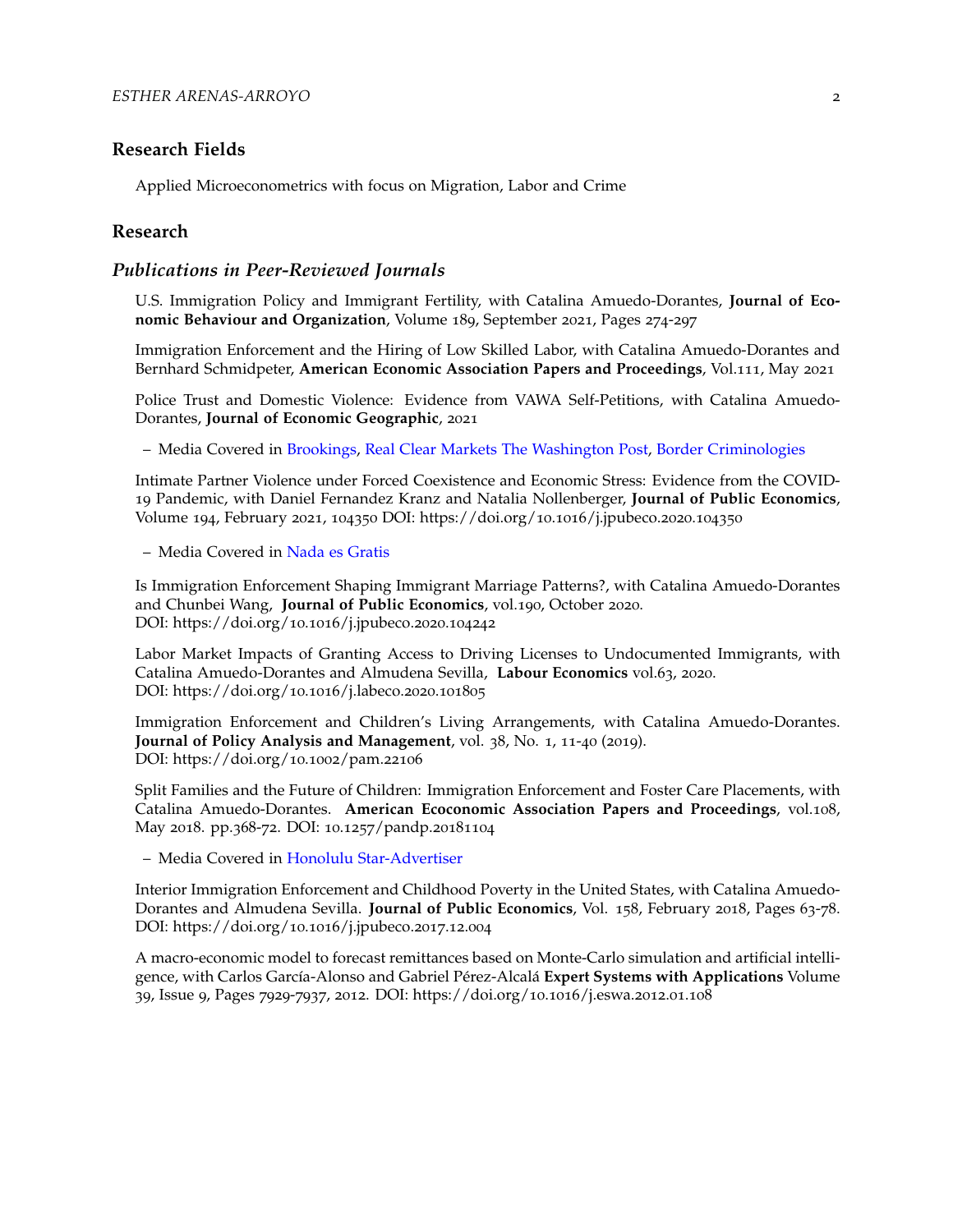## *Chapters in Refereed Books*

Understanding the Consequences of Heightened Immigration Enforcement. with Catalina Amuedo-Dorantes, *In The Human and Economic Implications of Twenty-First Century Immigration Policy*, Susan Pozo, ed. Kalamazoo, MI: W.E. Upjohn Institute for Employment Research, pp. 107-140.

On the Piecemeal Approach to Immigration Enforcement: Evidence from the United States, with Catalina Amuedo-Dorantes. *Refugees and Economic Migrants: Facts, policies and challenges* edited by Francesco Fasani, Queens Mary University of London, CEPR Press.October 2016. Available online at: http://voxeu.org/content/refugees-and-economic-migrants-facts-policies-and-challenges

# *Others Publications*

Immigration and Unemployment Benefits: Evidence from Germany, with Osea Giuntella and Carlos Vargas-Silva, July 2019, REMINDER-project

Minimum Wages, Earnings and Mobility in the EU, with Cinzia Rienzo and Carlos Vargas-Silva, September 2019, REMINDER-project

Large Scale Knowledge-Based Simulation Models: An Approximation to the North-South Remittances Model. With Carlos García Alonso and Gabriel Pérez Alcalá. *Proceeding of the 2009 Winter Simulation Conference* M. D. Rossetti, R. R. Hill, B. Johansson, A. Dunkin and R. G. Ingalls, eds. 3077-3087, 2009

# *Working Papers*

Spillover Effects of Immigration Policies on Children's Human Capital with Bernhard Schmidpeter

The Labour Market Implications of Terrorism: Evidence from Spain , with Cinzia Rienzo and Carlos Vargas-Silva

#### *Research in Progress*

The Impact of Non-Mandatory Police Reporting on Domestic Violence

Quality Agro-food label and Rural Development, with Michel Serafinelli and Bernhard Schmidpeter

Immigration Policy and Firms' Labor Demand, with Catalina Amuedo-Dorantes and Bernhard Schmidpeter

Mass Migration and Gender Equality, with Martín Fernández Sánchez

Building Trust: Evidence from Sanctuary Policies and School Bullying, with Catalina Amuedo-Dorantes

#### **Fellowships, Scholarships and Honours**

7th Lindau Meeting on Economic Sciences

Early Career Research grant program, W.E. Upjohn Institute for Employment Research, March 2018

Royal Economic Society Conference Grant, 2016

Best poster award at the PAA meetings, Washington, 2016.

Royal Economic Society Easter Training School Grant, April 2016

Queen Mary Postgraduate Research Fund Award, November 2015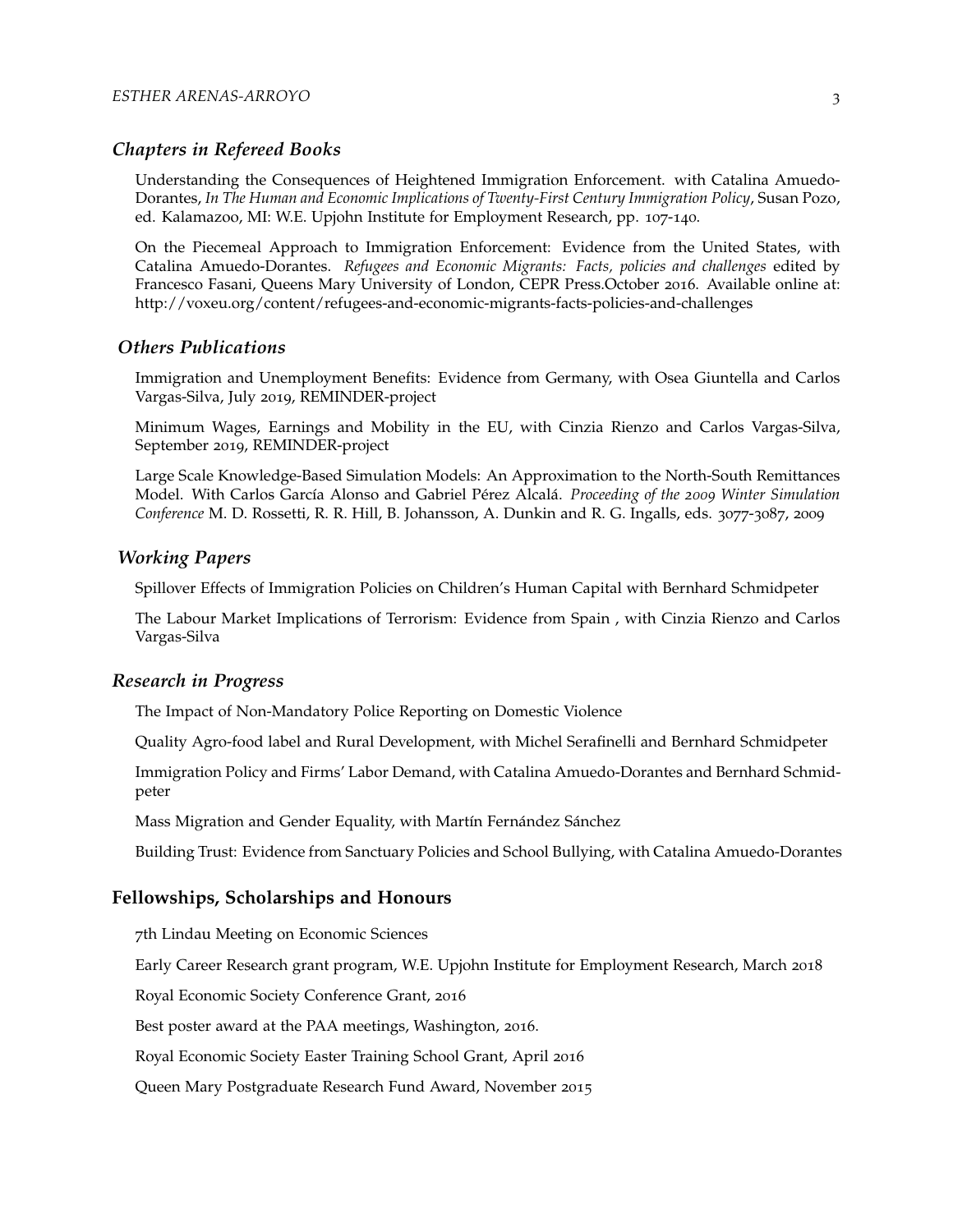Queen Mary Principal's research studentship, October 2013-September 2016

Graduate Program Scholarship, Universidad Carlos III de Madrid, 2009-2012

Summa cum laude, B.A. in Business Administration, awarded by Universidad de Córdoba, 2008

Prize to the Best Student obtaining the degree in Economics/Business Administration in the Andalusia Community, awarded by Andalusia Government 2008

Prize to the Excellence Academic Achievement, awarded by Universidad de Córdoba, (ETEA), 2003– 2008

# **Grants**

REMINDER: Horizon 2020-Researcher, 2017-2019 (PI: Carlos Vargas-Silva), Funder: European Commision, *Researcher*

MIGNEX: Horizon 2020-Researcher, 2018-2023 (PI:Jorgen Carling). Funder: European Commision, *Researcher*

John Fell Fund, 2018-2020, Funder: University of Oxford, *Co-PI*

WU-Project, 2021-2022, 18.000 €, *PI* 

#### **Research Visits (including scheduled)**

August 2022-January 2023: Department of Economics, Brown University, Invited by Prof. Anna Aizer

January2016-April 2016: Department of Economics, San Diego State University, Invited by Prof. Catalina Amuedo-Dorantes

#### **Conference and Seminar Presentations (including scheduled)**

**2022**:ASSA Meetings-CSWEP Session, APPAM 2022, SOLE 2022, University Pablo Olavide, Sevilla, REHO 2022, IE University, 3rd EBRD & King's College London Workshop on the Economics and Politics of Migration, NBER Summer Institute 2022, 13th Transatlantic Workshop on the Economics of Crime

**2021**:ASSA Meetings, NBER Spring 2021 Immigrants and the U.S. Economy Conference, PAA 2021, SOLE 26th Annual Meetings 2021, 2021 Annual Meeting of the Society of the Economics of the Household 2021, Workshop on Migration and Integration Uppsala Immigration Lab, Chicago/LSE crime conference, 17th IZA Annual Migration Meeting, 2021 European Society for Population Economics, APPAM 2021, SEA 2021, Masaryk University Brno.

**2020**: APPAM 2020, Online Economics of Crime Seminar, Texas A&M University; Webinar: The Economics of Migration, June 2020; EALE SOLE AASLE World Conference, June 2020

**2019**: 9th Annual Conference on Immigration in OECD Countries, Paris ; WinE mentoring retreat 2019, ESPE, Annual Conference 2019 Bath; Barcelona Summer Forum Migration Workshop, June, 2019; Workshops on Migration and Mobility, June 2019; 4th IZA Junior/Senior Symposium, Austin, April 2019; Workshop on Forced Displacement, Queen Mary University of London, March 2019; Nuffield College, University of Oxford, February 2019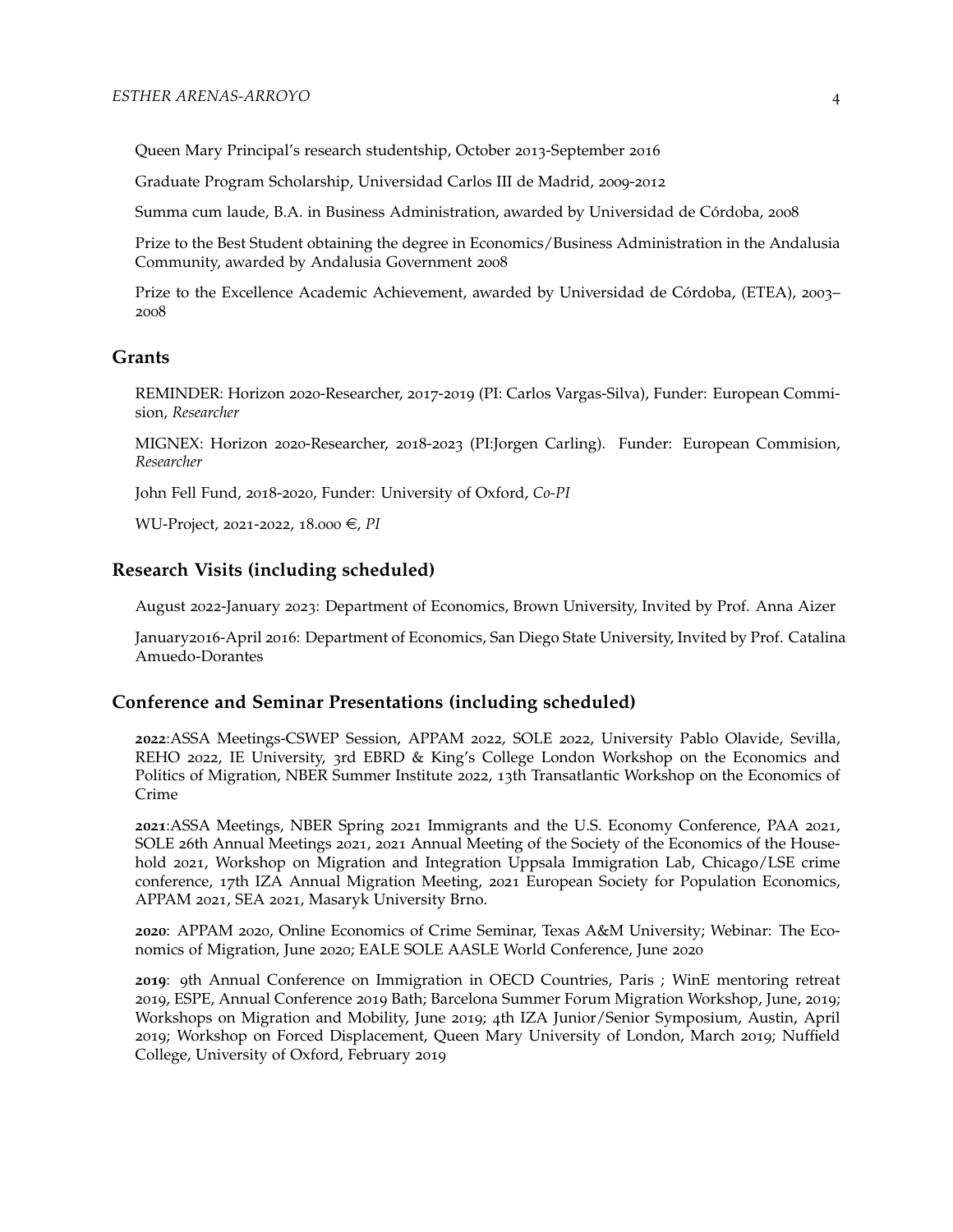**2018**: COMPAS Seminar Series, University of Oxford, November 2018; ESRC Festival, University of Oxford, November 2018; ZEW Workshop on the Economics of Immigration, October 2018; Nuffield College, University of Oxford, June 2018; 4th Workshop on the Economics of Migration in Nuremberg, May 2018; Oxford Migration Conference Crossing Borders / Crossing Disciplines - Rethinking Inclusion, Exclusion, and Human Mobility, May 2018; University of Duisburg-Essen, RWI Essen, April 2018;Workshop on Migration and the Labour Markets, Edinburgh, April 2018

**2017**: RES Symposium of Junior Researchers, April 2017 ; 2017 ASSA Meetings, January 2017;RES PhD Meetings, January 2017

**2016**: RGS/RWI Workshop on the Economics of Migration, September 2016; 21st Society of Labor Economists Meeting, May 2016; 2nd Workshop on the Economics of Migration, April 2016; Royal Economic Society Easter Training School, April 2016;2016 Annual Conference of the Royal Economic Society, March 2016

**2015**: European Economic Association, Mannheim, August 2015; Barcelona Graduate School of Economics, Summer School July 2015

**2014**: Economic Seminar, University of Seville, December 2014

**2009** 23rd European Conference on Operational Research, Bonn, July 2009; EURO ORD Workshop on OR for Developing Countries, Bonn, July 2009

## **Teaching Experience**

#### 1. **List of courses taught as Lecturer:**

#### **Vienna University of Economics and Business (WU)**

Microeconometrics, Phd Labour Economics, Msc

Supervision of Master Dissertations (4)

#### **University of Oxford**

Economics of Migration, St Catherine's College Oxford Economics of Migration, Msc

#### **SOAS, University of London**

Introduction to Economic Analysis Introduction to Quantitative Methods for Economists Quantitative Methods for Economists

# 2. **PhD**

Phd Committe member: Nuria Hernandez Garcia (2021), Universidad CEU-Cardenal Herrera

#### 3. **List of courses taught as Teaching Assistant:**

#### **Queen Mary University of London**

Applied Economic Methods, Msc Economics for Business and Society Applied Economics Microeconomics